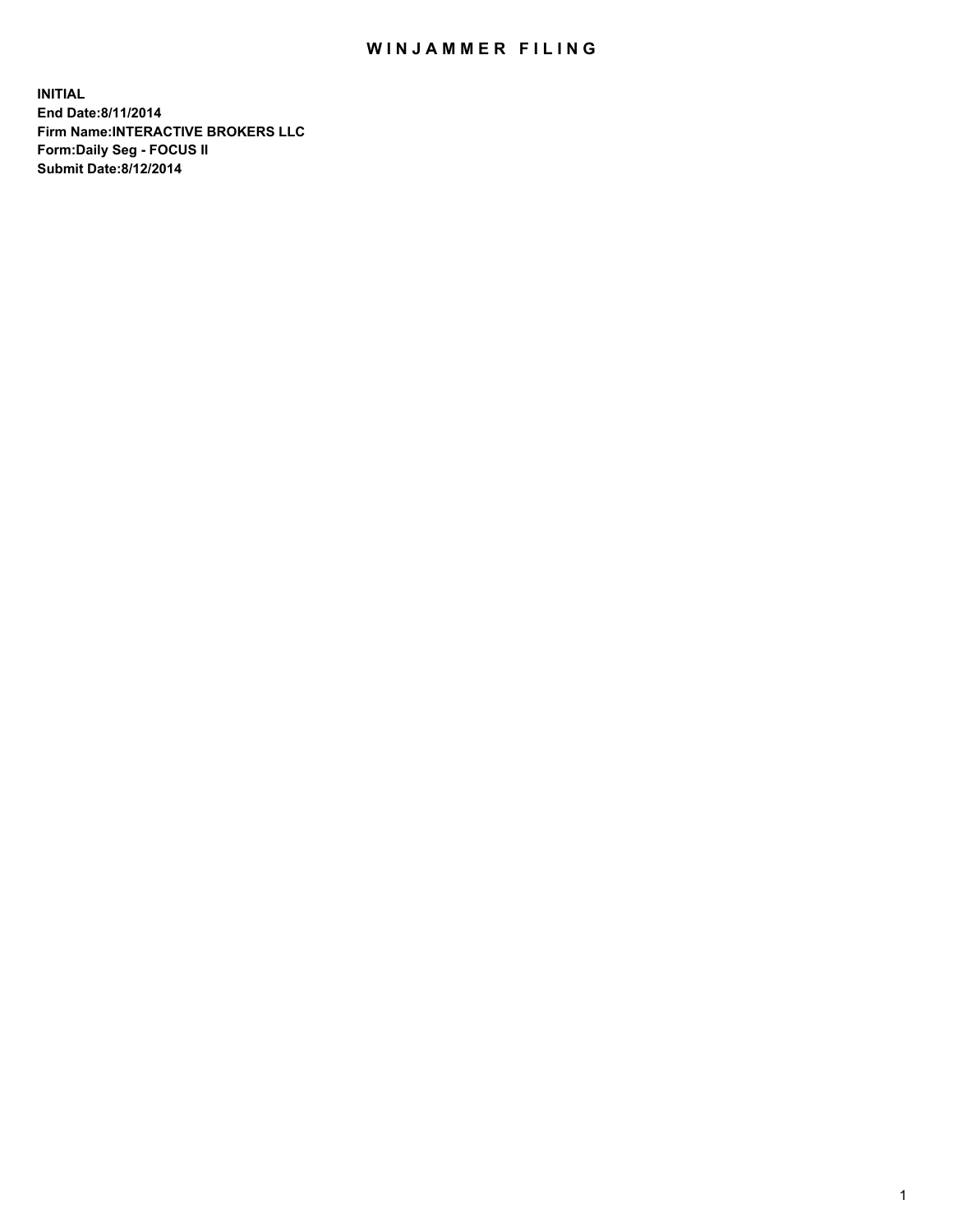## **INITIAL End Date:8/11/2014 Firm Name:INTERACTIVE BROKERS LLC Form:Daily Seg - FOCUS II Submit Date:8/12/2014 Daily Segregation - Cover Page**

| Name of Company                                                                   | <b>INTERACTIVE BROKERS LLC</b>   |
|-----------------------------------------------------------------------------------|----------------------------------|
| <b>Contact Name</b>                                                               | <b>Michael Ellman</b>            |
| <b>Contact Phone Number</b>                                                       | 203-422-8926                     |
| <b>Contact Email Address</b>                                                      | mellman@interactivebrokers.co    |
|                                                                                   | $\underline{\mathbf{m}}$         |
|                                                                                   |                                  |
| FCM's Customer Segregated Funds Residual Interest Target (choose one):            |                                  |
| a. Minimum dollar amount: ; or                                                    | <u>0</u>                         |
| b. Minimum percentage of customer segregated funds required:% ; or                | 0                                |
| c. Dollar amount range between: and; or                                           | <u>155,000,000 245,000,000</u>   |
| d. Percentage range of customer segregated funds required between:% and%.         | 00                               |
| FCM's Customer Secured Amount Funds Residual Interest Target (choose one):        |                                  |
| a. Minimum dollar amount: ; or                                                    | <u>0</u>                         |
| b. Minimum percentage of customer secured funds required:% ; or                   | 0                                |
| c. Dollar amount range between: and; or                                           | 80,000,000 120,000,000           |
| d. Percentage range of customer secured funds required between:% and%.            | 0 <sub>0</sub>                   |
|                                                                                   |                                  |
| FCM's Cleared Swaps Customer Collateral Residual Interest Target (choose one):    |                                  |
| a. Minimum dollar amount: ; or                                                    | $\overline{\mathbf{0}}$          |
| b. Minimum percentage of cleared swaps customer collateral required:% ; or        | $\overline{\mathbf{0}}$          |
| c. Dollar amount range between: and; or                                           | 0 <sub>0</sub>                   |
| d. Percentage range of cleared swaps customer collateral required between:% and%. | 0 <sub>0</sub>                   |
|                                                                                   |                                  |
| Current ANC:on                                                                    | <u>2,376,919,971 11-AUG-2014</u> |
| <b>Broker Dealer Minimum</b>                                                      | 345,144,206                      |
| Debit/Deficit - CustomersCurrent AmountGross Amount                               |                                  |
| Domestic Debit/Deficit                                                            | 2,968,450                        |
| Foreign Debit/Deficit                                                             | 2,477,429 0                      |
| Debit/Deficit - Non CustomersCurrent AmountGross Amount                           |                                  |
| Domestic Debit/Deficit                                                            | 0 <sub>0</sub>                   |
| Foreign Debit/Deficit                                                             | 0 <sub>0</sub>                   |
| Proprietary Profit/Loss                                                           |                                  |
| Domestic Profit/Loss                                                              | <u>0</u>                         |
| Foreign Profit/Loss                                                               | $\underline{\mathbf{0}}$         |
| Proprietary Open Trade Equity                                                     |                                  |
| Domestic OTE                                                                      | <u>0</u>                         |
| Foreign OTE                                                                       | <u>0</u>                         |
| <b>SPAN</b>                                                                       |                                  |
| <b>Customer SPAN Calculation</b>                                                  | 1,058,818,687                    |
| Non-Customer SPAN Calcualation                                                    | 14,037,864                       |
| <b>Proprietary Capital Charges</b>                                                | <u>0</u>                         |
| Minimum Dollar Amount Requirement                                                 | 20,000,000 [7465]                |
| Other NFA Dollar Amount Requirement                                               | 21,413,211 [7475]                |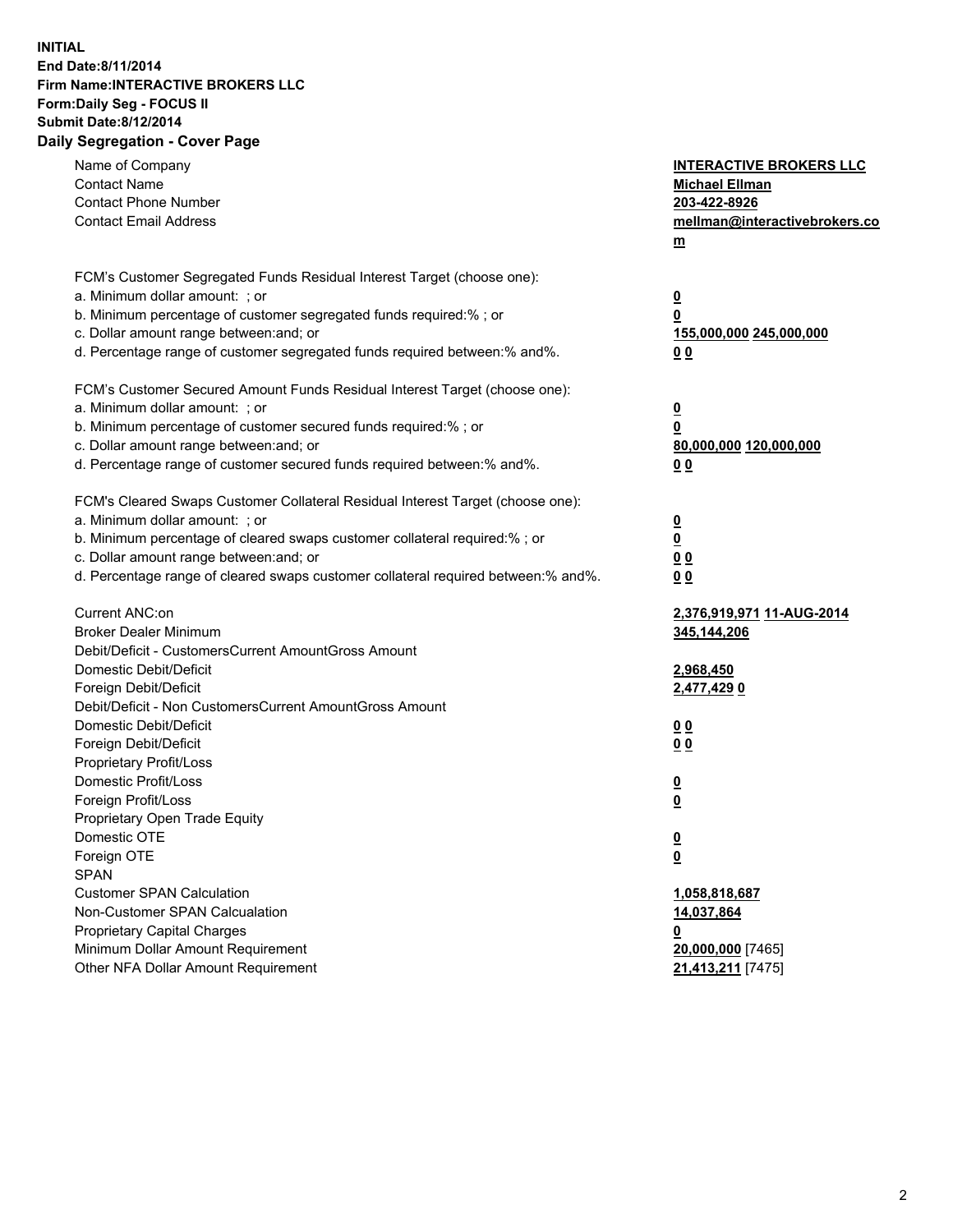## **INITIAL End Date:8/11/2014 Firm Name:INTERACTIVE BROKERS LLC Form:Daily Seg - FOCUS II Submit Date:8/12/2014 Daily Segregation - Secured Amounts**

|     | Daily Ocglegation - Occarea Anioants                                                                       |                                   |
|-----|------------------------------------------------------------------------------------------------------------|-----------------------------------|
|     | Foreign Futures and Foreign Options Secured Amounts                                                        |                                   |
|     | Amount required to be set aside pursuant to law, rule or regulation of a foreign                           | $0$ [7305]                        |
|     | government or a rule of a self-regulatory organization authorized thereunder                               |                                   |
| 1.  | Net ledger balance - Foreign Futures and Foreign Option Trading - All Customers                            |                                   |
|     | A. Cash                                                                                                    | 311,626,172 [7315]                |
|     | B. Securities (at market)                                                                                  | $0$ [7317]                        |
| 2.  | Net unrealized profit (loss) in open futures contracts traded on a foreign board of trade                  | $-2,946,555$ [7325]               |
| 3.  | Exchange traded options                                                                                    |                                   |
|     | a. Market value of open option contracts purchased on a foreign board of trade                             | 101,799 [7335]                    |
|     | b. Market value of open contracts granted (sold) on a foreign board of trade                               | -123,724 [7337]                   |
| 4.  | Net equity (deficit) (add lines 1.2. and 3.)                                                               | 308,657,692 [7345]                |
| 5.  | Account liquidating to a deficit and account with a debit balances - gross amount                          | 2,477,429 [7351]                  |
|     | Less: amount offset by customer owned securities                                                           | 0 [7352] 2,477,429 [7354]         |
| 6.  | Amount required to be set aside as the secured amount - Net Liquidating Equity                             | 311, 135, 121 [7355]              |
|     | Method (add lines 4 and 5)                                                                                 |                                   |
| 7.  | Greater of amount required to be set aside pursuant to foreign jurisdiction (above) or line                | 311, 135, 121 [7360]              |
|     | 6.                                                                                                         |                                   |
|     | FUNDS DEPOSITED IN SEPARATE REGULATION 30.7 ACCOUNTS                                                       |                                   |
| 1.  | Cash in banks                                                                                              |                                   |
|     | A. Banks located in the United States                                                                      | 334, 358, 383 [7500]              |
|     | B. Other banks qualified under Regulation 30.7                                                             | 0 [7520] 334,358,383 [7530]       |
| 2.  | Securities                                                                                                 |                                   |
|     | A. In safekeeping with banks located in the United States                                                  | $0$ [7540]                        |
|     | B. In safekeeping with other banks qualified under Regulation 30.7                                         | 0 [7560] 0 [7570]                 |
| 3.  | Equities with registered futures commission merchants                                                      |                                   |
|     | A. Cash                                                                                                    | $0$ [7580]                        |
|     | <b>B.</b> Securities                                                                                       | $0$ [7590]                        |
|     | C. Unrealized gain (loss) on open futures contracts                                                        | $0$ [7600]                        |
|     | D. Value of long option contracts                                                                          | $0$ [7610]                        |
|     | E. Value of short option contracts                                                                         | 0 [7615] 0 [7620]                 |
| 4.  | Amounts held by clearing organizations of foreign boards of trade                                          |                                   |
|     | A. Cash                                                                                                    | $0$ [7640]                        |
|     | <b>B.</b> Securities                                                                                       | $0$ [7650]                        |
|     | C. Amount due to (from) clearing organization - daily variation                                            | $0$ [7660]                        |
|     | D. Value of long option contracts                                                                          | $0$ [7670]                        |
|     | E. Value of short option contracts                                                                         | 0 [7675] 0 [7680]                 |
| 5.  | Amounts held by members of foreign boards of trade                                                         |                                   |
|     | A. Cash                                                                                                    | 84,315,000 [7700]                 |
|     | <b>B.</b> Securities                                                                                       | $0$ [7710]                        |
|     | C. Unrealized gain (loss) on open futures contracts                                                        | 3,413,921 [7720]                  |
|     | D. Value of long option contracts                                                                          | 101,801 [7730]                    |
|     | E. Value of short option contracts                                                                         | -123,726 [7735] 87,706,996 [7740] |
| 6.  | Amounts with other depositories designated by a foreign board of trade                                     | $0$ [7760]                        |
| 7.  | Segregated funds on hand                                                                                   | $0$ [7765]                        |
| 8.  | Total funds in separate section 30.7 accounts                                                              | 422,065,379 [7770]                |
| 9.  | Excess (deficiency) Set Aside for Secured Amount (subtract line 7 Secured Statement<br>Page 1 from Line 8) | 110,930,258 [7380]                |
| 10. | Management Target Amount for Excess funds in separate section 30.7 accounts                                | 80,000,000 [7780]                 |
| 11. | Excess (deficiency) funds in separate 30.7 accounts over (under) Management Target                         | 30,930,258 [7785]                 |
|     |                                                                                                            |                                   |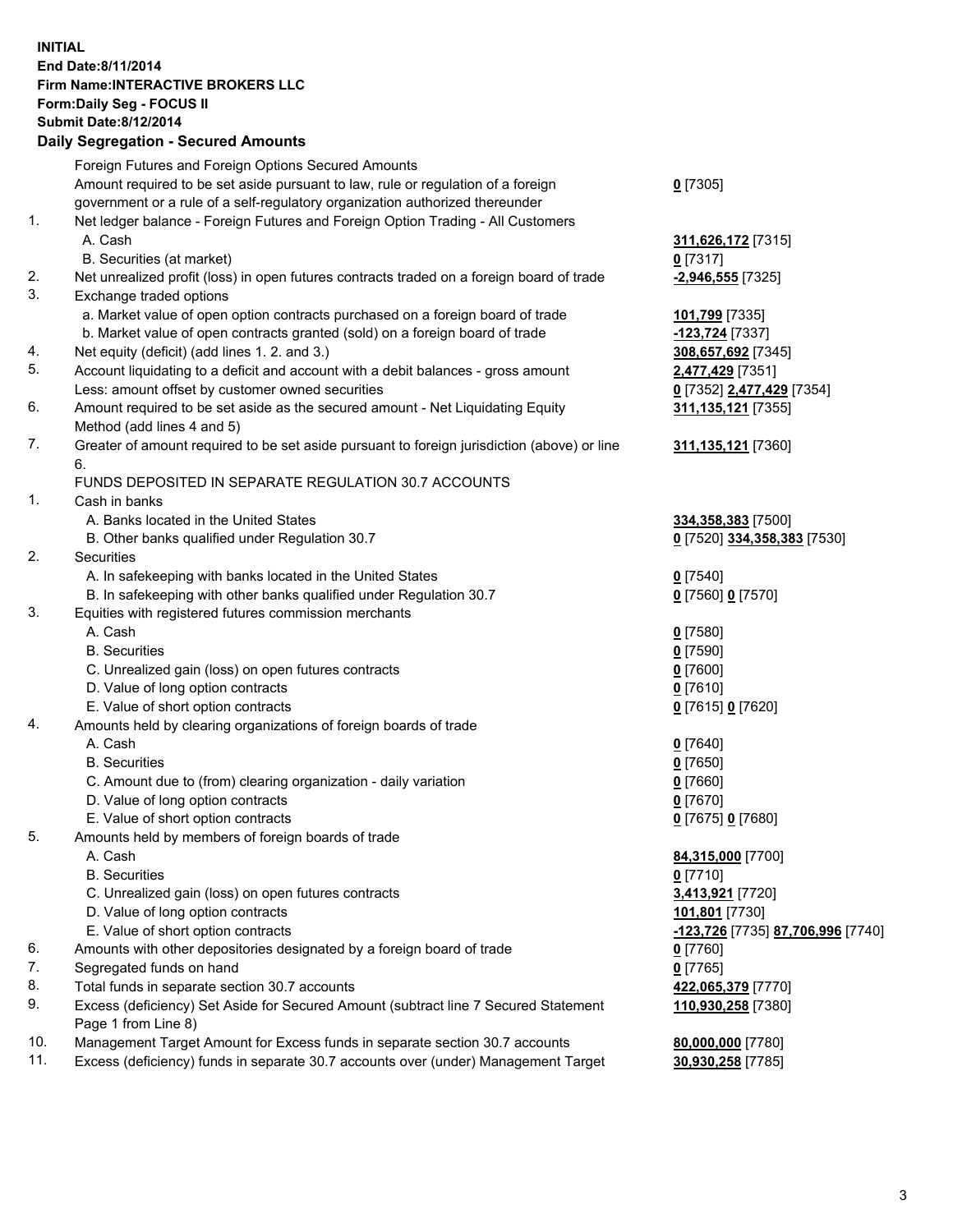**INITIAL End Date:8/11/2014 Firm Name:INTERACTIVE BROKERS LLC Form:Daily Seg - FOCUS II Submit Date:8/12/2014 Daily Segregation - Segregation Statement** SEGREGATION REQUIREMENTS(Section 4d(2) of the CEAct) 1. Net ledger balance A. Cash **2,244,720,159** [7010] B. Securities (at market) **0** [7020] 2. Net unrealized profit (loss) in open futures contracts traded on a contract market **5,878,905** [7030] 3. Exchange traded options A. Add market value of open option contracts purchased on a contract market **74,975,360** [7032] B. Deduct market value of open option contracts granted (sold) on a contract market **-140,135,436** [7033] 4. Net equity (deficit) (add lines 1, 2 and 3) **2,185,438,988** [7040] 5. Accounts liquidating to a deficit and accounts with debit balances - gross amount **2,968,450** [7045] Less: amount offset by customer securities **0** [7047] **2,968,450** [7050] 6. Amount required to be segregated (add lines 4 and 5) **2,188,407,438** [7060] FUNDS IN SEGREGATED ACCOUNTS 7. Deposited in segregated funds bank accounts A. Cash **335,849,041** [7070] B. Securities representing investments of customers' funds (at market) **1,056,836,252** [7080] C. Securities held for particular customers or option customers in lieu of cash (at market) **0** [7090] 8. Margins on deposit with derivatives clearing organizations of contract markets A. Cash **11,245,415** [7100] B. Securities representing investments of customers' funds (at market) **109,459,910** [7110] C. Securities held for particular customers or option customers in lieu of cash (at market) **0** [7120] 9. Net settlement from (to) derivatives clearing organizations of contract markets **5,588,967** [7130] 10. Exchange traded options A. Value of open long option contracts **1,597,719** [7132] B. Value of open short option contracts **-3,439,295** [7133] 11. Net equities with other FCMs A. Net liquidating equity **-40,463,671** [7140] B. Securities representing investments of customers' funds (at market) **914,881,811** [7160] C. Securities held for particular customers or option customers in lieu of cash (at market) **0** [7170] 12. Segregated funds on hand **0** [7150] 13. Total amount in segregation (add lines 7 through 12) **2,391,556,149** [7180] 14. Excess (deficiency) funds in segregation (subtract line 6 from line 13) **203,148,711** [7190] 15. Management Target Amount for Excess funds in segregation **155,000,000** [7194]

16. Excess (deficiency) funds in segregation over (under) Management Target Amount Excess

**48,148,711** [7198]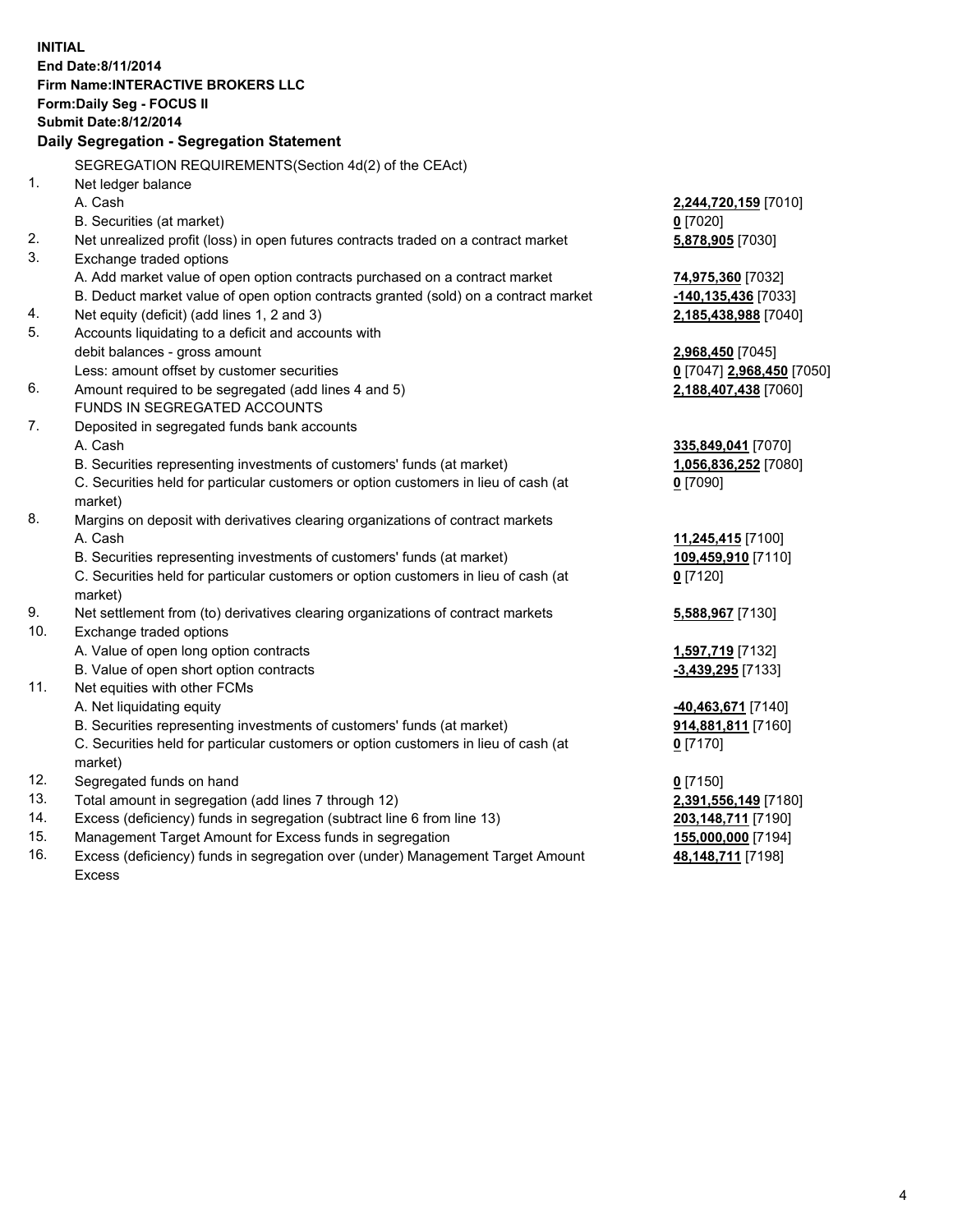## **INITIAL End Date:8/11/2014 Firm Name:INTERACTIVE BROKERS LLC Form:Daily Seg - FOCUS II Submit Date:8/12/2014 Daily Segregation - Supplemental**

| $\overline{\phantom{a}}$ | Total gross margin deficiencies - Segregated Funds Origin                                                                                                                                                                                         | 153,041 [9100] |  |
|--------------------------|---------------------------------------------------------------------------------------------------------------------------------------------------------------------------------------------------------------------------------------------------|----------------|--|
| $\blacksquare$           | Total gross margin deficiencies - Secured Funds Origin                                                                                                                                                                                            | 15,907 [9101]  |  |
| $\sim$                   | Total gross margin deficiencies - Cleared Swaps Customer Collateral Funds Origin                                                                                                                                                                  | $0$ [9102]     |  |
| $\sim$                   | Total gross margin deficiencies - Noncustomer and Proprietary Accounts Origin                                                                                                                                                                     | $0$ [9103]     |  |
| $\blacksquare$           | Total number of accounts contributing to total gross margin deficiencies - Segregated                                                                                                                                                             | 5 [9104]       |  |
|                          | Funds Origin                                                                                                                                                                                                                                      |                |  |
| $\overline{\phantom{a}}$ | Total number of accounts contributing to total gross margin deficiencies - Secured                                                                                                                                                                | 2 [9105]       |  |
|                          | Funds Origin                                                                                                                                                                                                                                      |                |  |
| Ξ.                       | Total number of accounts contributing to the total gross margin deficiencies - Cleared                                                                                                                                                            | $0$ [9106]     |  |
|                          | Swaps Customer Collateral Funds Origin                                                                                                                                                                                                            |                |  |
| ۰                        | Total number of accounts contributing to the total gross margin deficiencies -                                                                                                                                                                    | $0$ [9107]     |  |
|                          | Noncustomer and Proprietary Accounts Origin                                                                                                                                                                                                       |                |  |
|                          | The set of the $\mathcal{C}$ set of the set of the $\mathcal{C}$ and $\mathcal{C}$ and $\mathcal{C}$ is the set of the set of the set of the set of the set of the set of the set of the set of the set of the set of the set of the set of the s |                |  |

- Upload a copy of the firm's daily margin report the FCM uses to issue margin calls which corresponds with the reporting date.